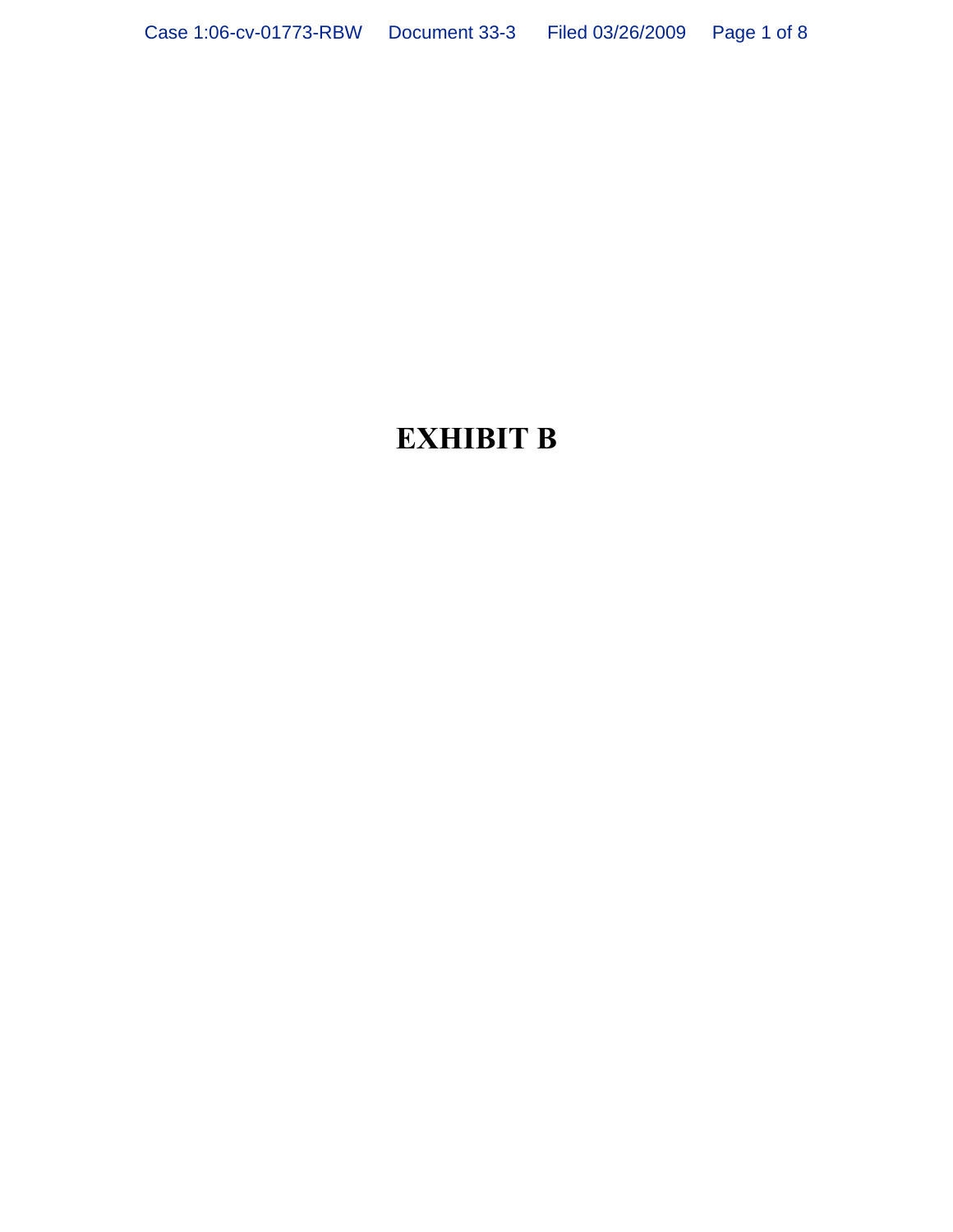|    | 02aee1308cx00 <b>2997RB</b> M                                                                    |  | Doccumeent:3593 FFedd06/52/262/2009 Pagget 20078 |                          |  |
|----|--------------------------------------------------------------------------------------------------|--|--------------------------------------------------|--------------------------|--|
|    |                                                                                                  |  |                                                  |                          |  |
|    |                                                                                                  |  |                                                  |                          |  |
| 2  |                                                                                                  |  |                                                  |                          |  |
| 3  |                                                                                                  |  |                                                  |                          |  |
|    |                                                                                                  |  |                                                  |                          |  |
| 5  |                                                                                                  |  |                                                  |                          |  |
| 6  | IN THE UNITED STATES DISTRICT COURT                                                              |  |                                                  |                          |  |
| 7  | FOR THE NORTHERN DISTRICT OF CALIFORNIA                                                          |  |                                                  |                          |  |
| 8  |                                                                                                  |  |                                                  |                          |  |
| 9  | ELECTRONIC FRONTIER FOUNDATION,                                                                  |  |                                                  |                          |  |
| 10 | Plaintiff,                                                                                       |  | No. C 08-01023 JSW                               |                          |  |
| 11 | V.                                                                                               |  |                                                  |                          |  |
| 12 | OFFICE OF THE DIRECTOR OF<br>NATIONAL INTELLIGENCE and                                           |  | <b>ORDER GRANTING</b>                            | PLAINTIFF'S MOTION FOR A |  |
| 13 | DEPARTMENT OF JUSTICE,                                                                           |  | <b>STAY OF PROCEEDINGS</b>                       |                          |  |
| 14 | Defendants.                                                                                      |  |                                                  |                          |  |
| 15 |                                                                                                  |  |                                                  |                          |  |
| 16 | Now before the Court is the motion of Plaintiff Electronic Frontier Foundation ("EFF")           |  |                                                  |                          |  |
| 17 | to stay this action. Having carefully reviewed the parties' papers and considered their          |  |                                                  |                          |  |
| 18 | arguments and the relevant legal authority, and good cause appearing, the Court hereby           |  |                                                  |                          |  |
| 19 | GRANTS EFF's motion. The Court finds this matter suitable for disposition without oral           |  |                                                  |                          |  |
| 20 | argument. N.D. Civil L.R. 7-1(b). Accordingly, the hearing set for April 3, 2009 at 9:00 a.m. is |  |                                                  |                          |  |
| 21 | HEREBY VACATED.                                                                                  |  |                                                  |                          |  |
| 22 | <b>BACKGROUND</b>                                                                                |  |                                                  |                          |  |
| 23 | On February 20, 2008, EFF filed an action for injunctive relief against Defendants the           |  |                                                  |                          |  |
| 24 | Office of the Director of National Intelligence ("ODNI") and the Department of Justice ("DOJ")   |  |                                                  |                          |  |
| 25 | (collectively, "Defendants") alleging violation of the Freedom of Information Act ("FOIA") for   |  |                                                  |                          |  |
| 26 | the wrongful withholding of agency records. (Complaint at $\P$ 30.) EFF seeks the disclosure of  |  |                                                  |                          |  |
| 27 | records maintained by Defendants concerning the alleged efforts of the agencies and              |  |                                                  |                          |  |
| 28 | telecommunications companies to encourage changes in federal foreign intelligence law,           |  |                                                  |                          |  |
|    |                                                                                                  |  |                                                  |                          |  |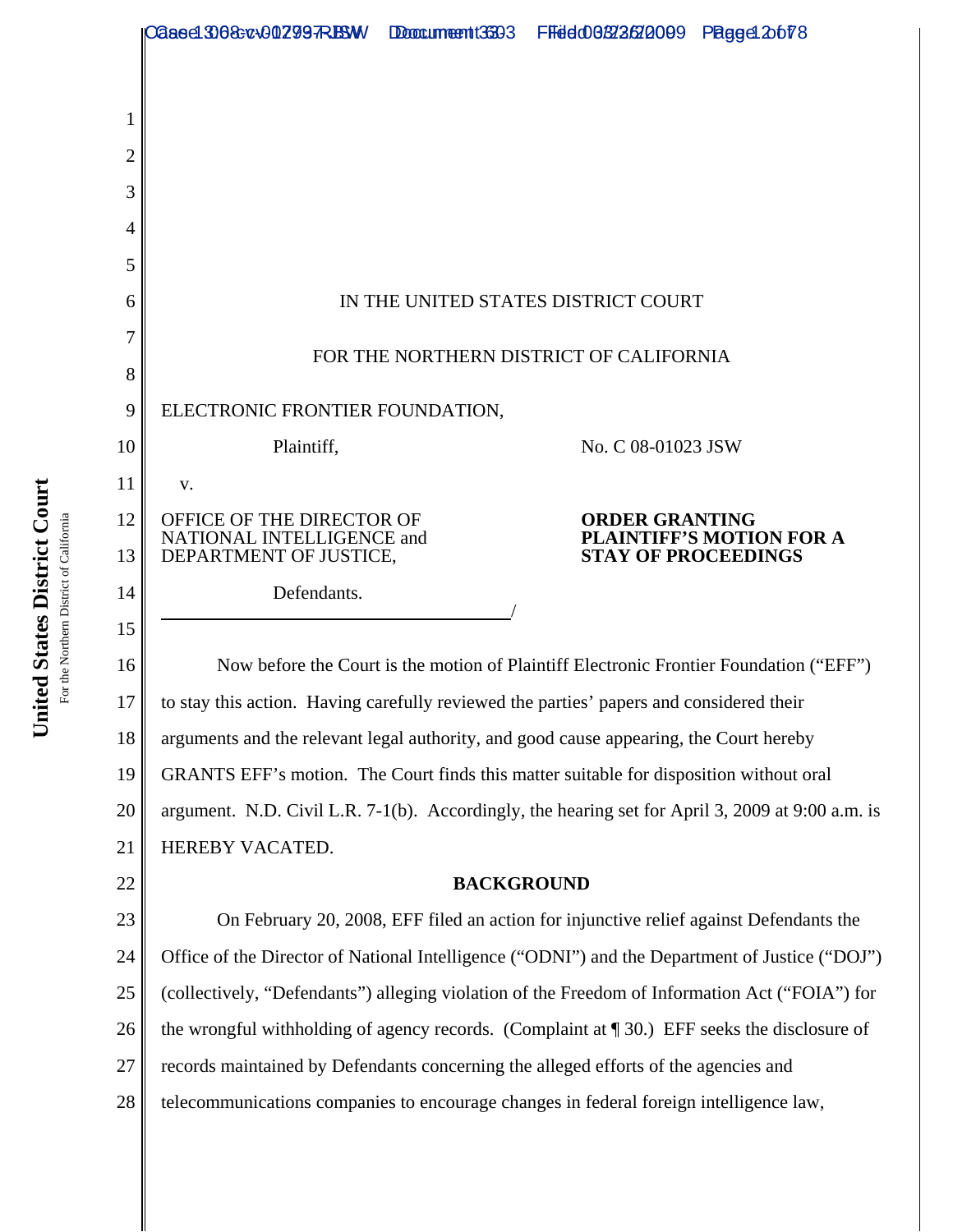2 3 4 5 6 particularly changes to immunize telecommunication companies from liability concerning their role in the government's warrantless surveillance of Americans and other persons inside the United States following the terrorist attacks of September 11, 2001. On April 4, 2008, this Court granted EFF's motion for a preliminary injunction, and ordered Defendants to process EFF's requests in accordance with FOIA expeditiously.(Order Granting Plaintiff's Preliminary Injunction ("Order") at 8.)

7 8 9 10 11 On December 10, 2008, Defendants moved for summary judgment, asserting that they had completed the processing of EFF's FOIA requests and disclosed all materials not properly exempt from disclosure. On January 13, 2009, EFF filed a cross-motion for summary judgment, asserting that Defendants improperly withheld agency records, and seeking an order compelling Defendants to disclose such records.

12 13 14 15 16 17 18 19 20 21 22 23 On January 21, 2009, President Obama issued a memorandum to the heads of all executive branch departments and agencies concerning FOIA (the "Obama FOIA Memo"). (Marcia Hofmann Declaration ("Hoffman Decl."), Ex. A.)The Obama FOIA Memo provides, in pertinent part, that "[a]ll agencies should adopt a presumption in favor of disclosure, in order to renew their commitment to the principles enshrined in FOIA, and to usher in a new era of open Government. The presumption of disclosure should be applied to all decisions involving FOIA." (*Id*.) President Obama also directed the Attorney General "to issue new guidelines governing the FOIA to the heads of executive departments and agencies, reaffirming the commitment to accountability and transparency, and to publish such guidelines in the Federal Register." (*Id*.) On March 19, 2009, while this motion was pending, the Attorney General issued new FOIA guidelines in a memorandum to the heads of executive departments and agencies.

24 25 EFF now moves the Court for a stay of this action pending review of these new FOIA guidelines.

United States District Court **United States District Court** For the Northern District of California For the Northern District of California

26

27

28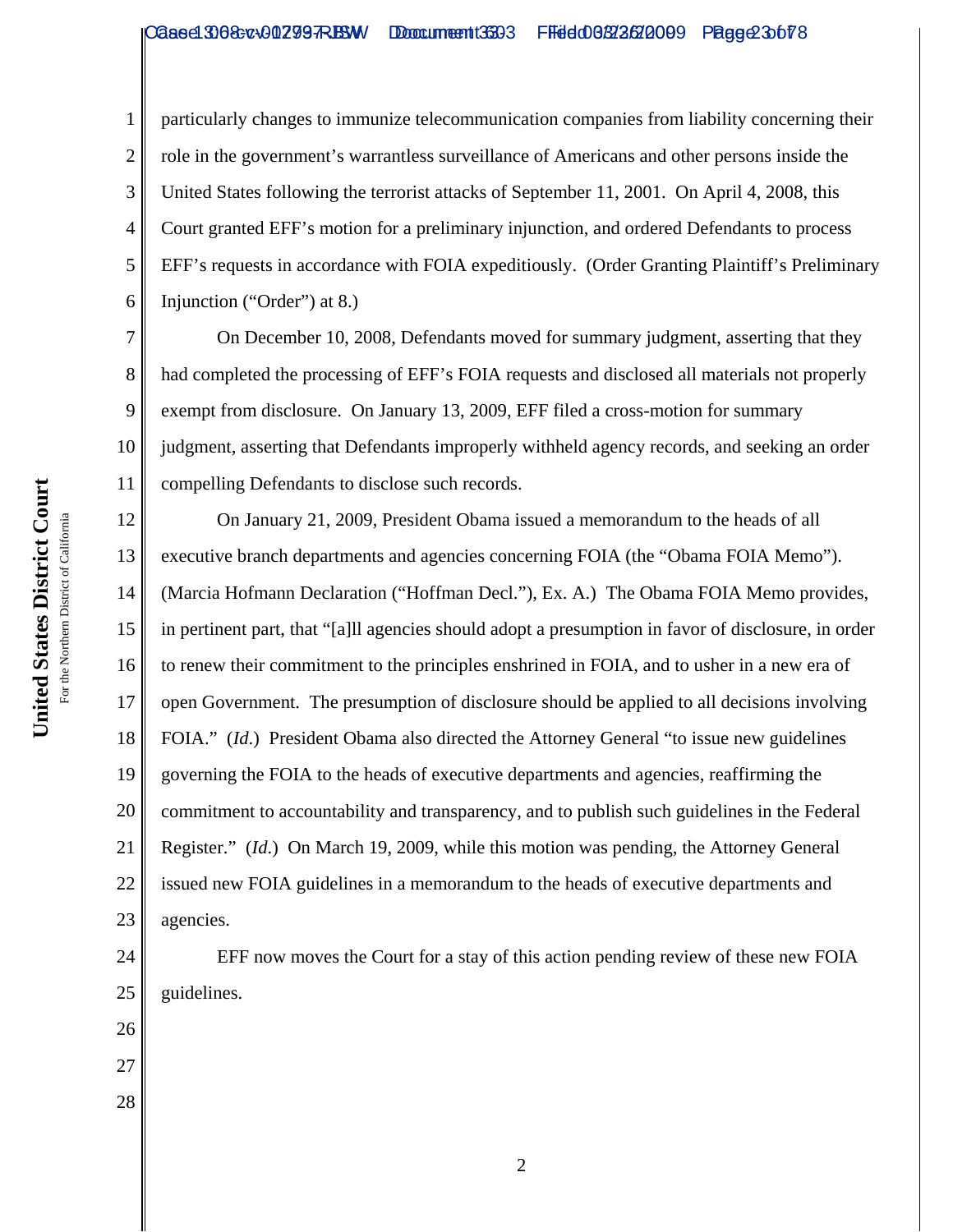### **ANALYSIS**

### **A. Legal Standard on a Motion for a Stay of Proceedings.**

3 4 5 6 8 "[T]he power to stay proceedings is incidental to the power inherent in every court to control disposition of the causes on its docket with economy of time and effort for itself, counsel, and for litigants." *Landis v. N. Am. Co.*, 299 U.S. 248, 254 (1936). "The exertion of this power calls for the exercise of a sound discretion." *CMAX, Inc. v. Hall*, 200 F.2d 265, 268 (9th Cir. 1962). Accordingly, it is within this Court's discretion to determine whether a stay is warranted.

9 10 11 12 13 14 15 16 17 A district court must balance competing interests when deciding whether to grant a stay. This Court must examine: (1) "possible damage which may result from the granting of a stay," (2) "the hardship or inequity which a party may suffer in being required to go forward," and (3) "the orderly course of justice measured in terms of the simplifying or complicating of issues, proof, and questions of law which could be expected to result from a stay." *Id*. (citing *Landis*, 299 U.S. at 254-55).A stay may be the most efficient and fairest course when there are "independent proceedings which bear upon the case." *Leyva v. Certified Grocers of California, Ltd*., 593 F.2d 857, 863 (9th Cir. 1979). EFF bears the burden of proving that it will suffer hardship or inequity if forced to proceed in this action. *See Landis*, 299 U.S. at 255.

#### 18 **B. EFF Has Shown That Defendants Will Not Suffer Harm if This Case is Stayed.**

19 20 21 22 23 24 25 26 27 28 The decision in *Landis* requires that the Court weigh the possible damage to Defendants if a stay is granted. *See id*. When the extent of damage endured by the non-moving party is magnified by the possibility that adverse "evidence will be obtained, or rulings made, as a result of" the other proceedings, the damage is not considered sufficient to deny a request for a stay. *CMAX*, 300 F.2d at 269. Therefore, although the new guidelines may undermine Defendants' bases for withholding the information at issue, this possibility is not a legitimate basis for this Court to deny a stay. Rather, if Defendants' "case is weak, justice will be served by having that fact revealed prior to the district court trial." *Id*. Defendants contend that a stay of proceedings is inappropriate given that the briefing of their claimed FOIA exemptions is "nearly at a close." (Opp. Br. at 3.) They further contend that they have already processed EFF's FOIA requests

1

2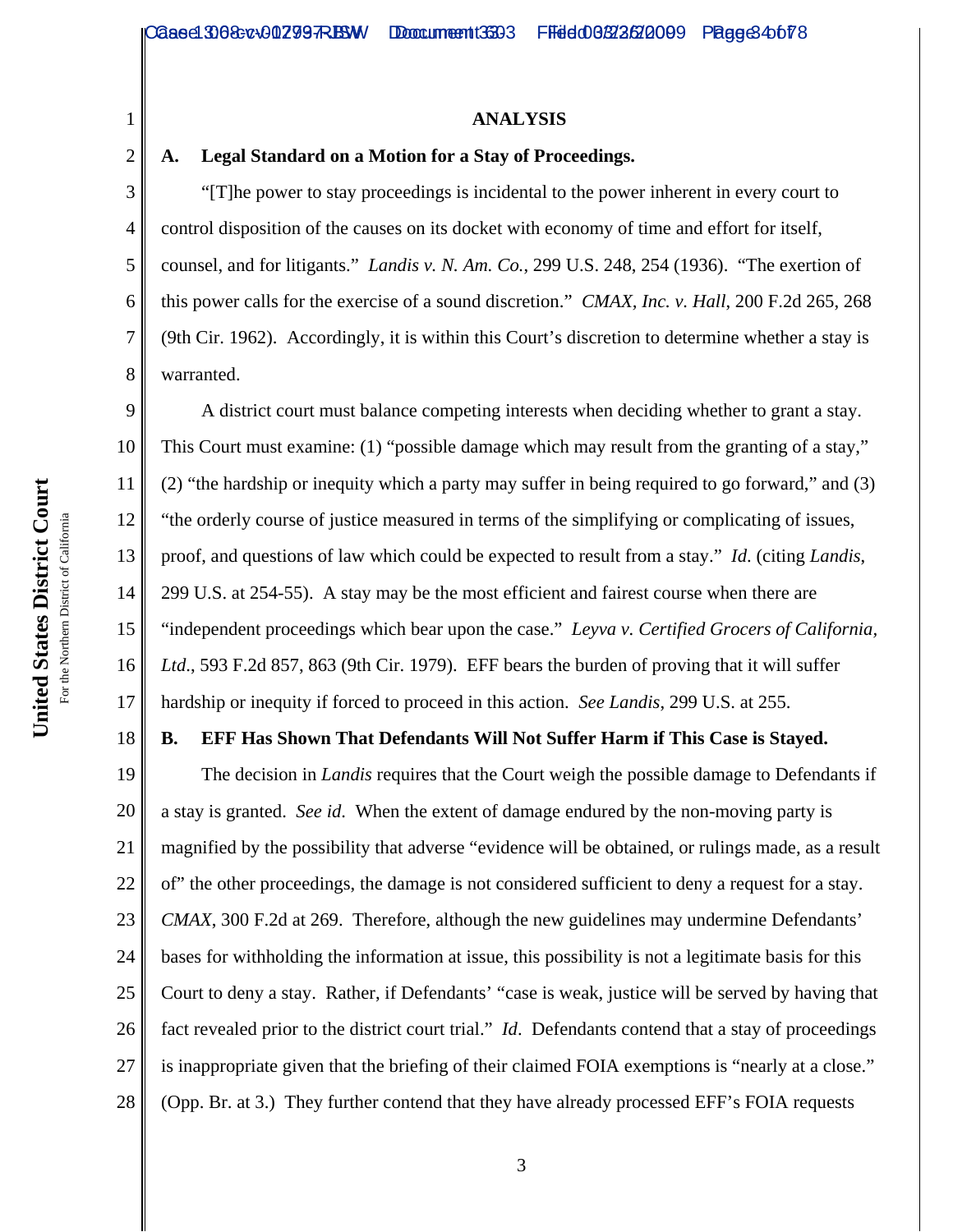with the goal of achieving maximum disclosure. (*Id*.) EFF, on the other hand, argues that Defendants will not suffer any harm. Instead, EFF contends that Defendants will benefit from the conservation of resources and the additional time they will be afforded to determine whether the Attorney General's guidelines affect the FOIA exemptions they assert in this case. (Mot. at 5.)

6 7 8 9 10 11 12 13 14 15 16 17 18 19 20 21 22 Defendants fail to explain how they will be injured by a stay in this case. The fact that briefing for the case is nearly at a close does not constitute an "impressive showing of irreparable damage or injustice." *See CMAX*, 300 F.2d at 269 (holding that the delay of monetary recovery and the possible loss of prejudgment interest did not constitute harm to the defendant). Defendants cite no authority in support of how this fact militates against a stay. Although Defendants assert that they have already evaluated EFF's FOIA requests with the goal of maximum disclosure, EFF convincingly argues that the Obama FOIA memo signals a significant change in disclosure policies, as compared with the prior administration's policy. (Hoff. Decl., Ex. C-D.) The Obama FOIA Memo sets forth the new administration's intent to "adopt a presumption in favor of disclosure" and to "usher in a new era of open Government." (*Id*., Ex. A.) Therefore, the new guidelines, which implement a more liberal disclosure policy, may significantly narrow or even resolve the issue of whether Defendants have improperly withheld the information requested by EFF. Moreover, Defendants may conserve time and resources they would otherwise dedicate to this litigation or the processing of additional FOIA requests by EFF if they determine that some or all of the withholdings should be disclosed under the new guidelines. On this basis, the lack of damage to Defendants if a stay is granted weighs in EFF's favor.

23

1

2

3

4

5

### **C. EFF Has Shown Sufficient Hardship and Inequity to Justify a Discretionary Stay.**

24 25 26 27 28 The second *Landis* factor weighs in favor of granting a stay if the moving party will endure hardship and inequity if the action is not delayed. *See Landis*, 299 U.S. at 255. As discussed above, EFF alleges that the Obama FOIA Memo marks a stark departure from the previous administration's policy governing FOIA requests. (Mot. at 3; Hoffman Decl., Ex. C-D.) EFF argues that the Obama FOIA Memo reverses the prior administration's policy of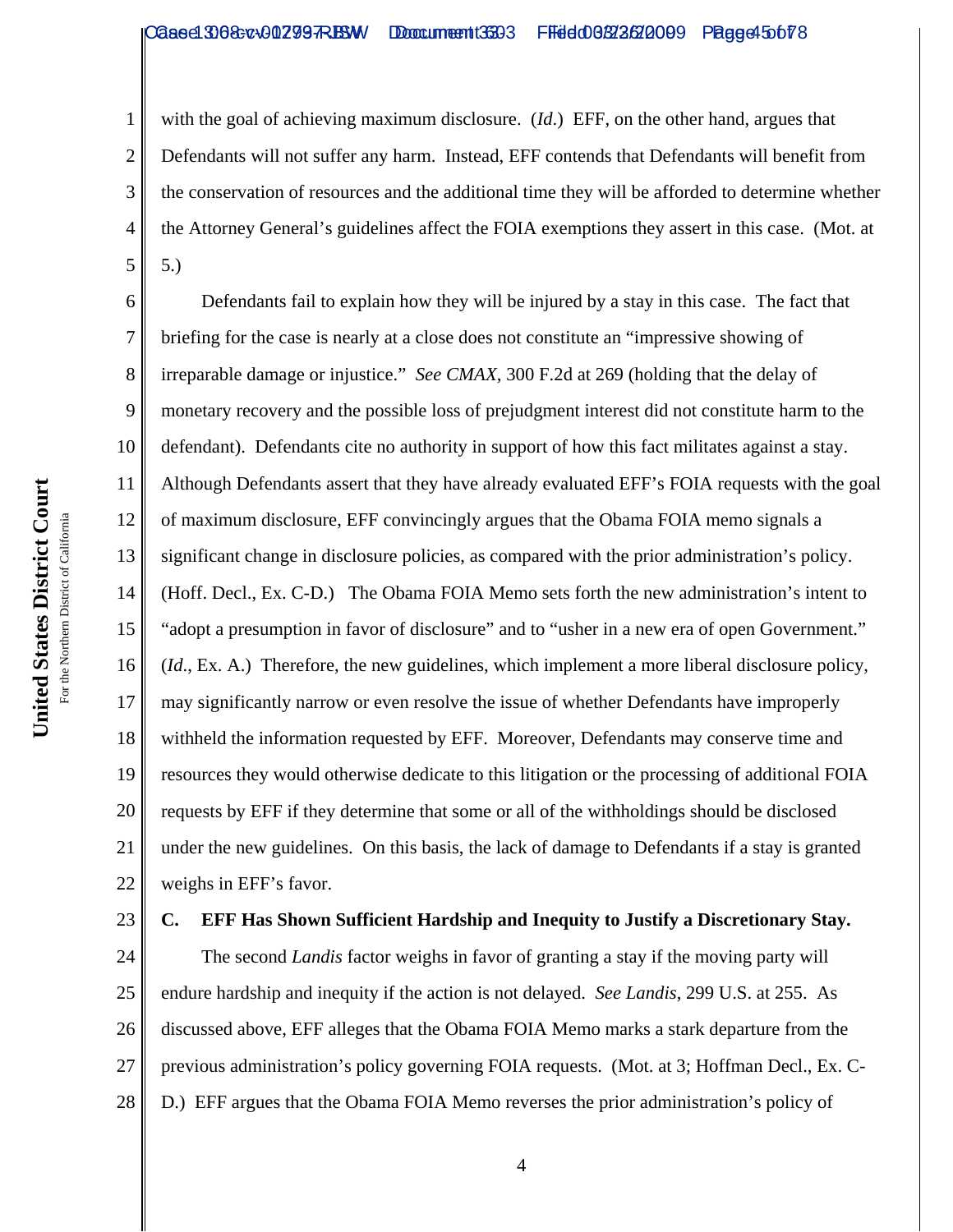United States District Court **United States District Court** For the Northern District of California For the Northern District of California

1 2 3 4 5 6 7 8 nondisclosure where there was a "sound legal basis" to justify such action, and replaces it with a "foreseeable harm" standard that results in nondisclosure only in the instance a request for information would result in foreseeable harm to the government. (Hoffman Decl., Ex. B-D.) If forced to proceed with its case, EFF maintains it would be denied the opportunity to assess how, or if, the new guidelines would dictate disclosure in this case. (Mot. at 4.)Because these guidelines may bear on whether EFF is legally entitled to the documents withheld by Defendants, denying a brief stay of this case could work to deny EFF the opportunity to demonstrate it is legally entitled to the withheld information.

9 10 11 12 13 14 15 16 17 18 19 20 Defendants contend that they have already evaluated the requests with the goal of achieving maximum disclosure, and maintain that they have only withheld information that "would plainly harm an interest protected by one or more of the FOIA's exemptions." (Opp. Br. at 4.) On December 10, 2008, Defendants asserted that they had completed the processing of EFF's requests pursuant to this Court's Order. Despite Defendants' assertion that they processed EFF's requests in a manner that is consistent with the goals of the Obama FOIA Memo issued on January 21, 2009, the Court notes that these requests were processed prior to the issuance of this memo. Therefore, EFF's requests were analyzed under the prior administration's "sound legal basis" standard. Thus, the Court concludes that EFF has demonstrated that it will suffer hardship if compelled to litigate the case before Defendants have an opportunity to assess their FOIA withholdings in light of the Obama FOIA Memo and new Attorney General guidelines.

21

## **D. EFF Has Shown a Stay Furthers the Orderly Course of Justice.**

22 23 24 25 26 27 The third *Landis* factor weighs in favor of granting a stay when the orderly course of justice will be advanced through the simplifying of issues, proof, and questions of law. *See Landis*, 299 U.S. at 255. EFF argues that a stay furthers judicial economy by reducing the likelihood that the parties will have to relitigate claims over the same material in the future. (Mot. at 5.). A court may "find it is efficient for its own docket and the fairest course fo the parties to enter a stay ... pending resolution of independent proceedings which bear upon the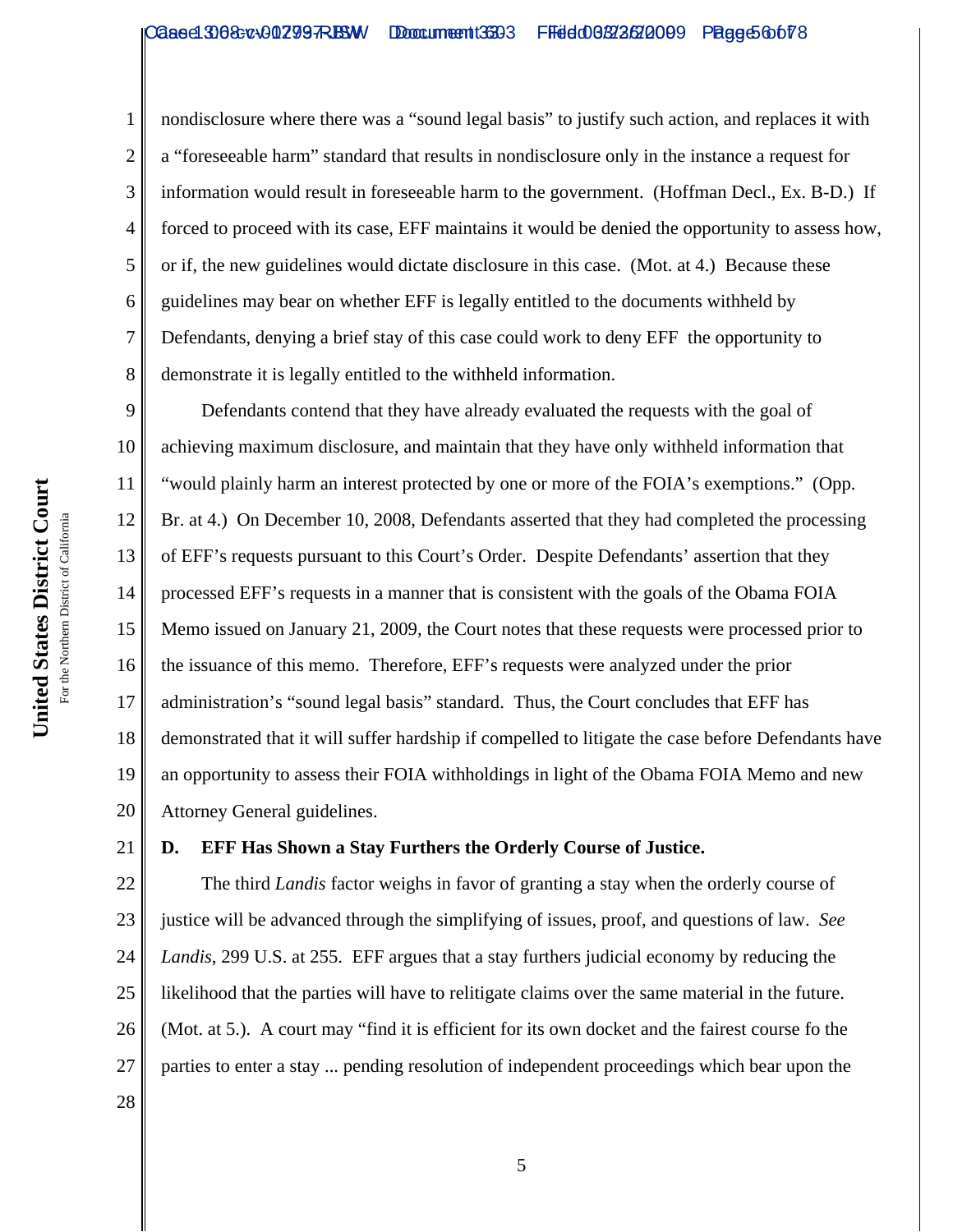2 case." *Levya*, 593 F.2d at 863. Accordingly, a court may stay an action "to provide for a just determination of the cases pending before it." *Id*. at 864.

3 4 5 6 7 8 9 10 11 12 13 14 15 16 17 18 19 20 21 22 23 24 25 26 Defendants assert that the neither the Obama FOIA Memo nor the new guidelines warrant a "halt to ongoing FOIA litigation." (Opp. Br. at 4.) As EFF points out, however, the DOJ has nonetheless agreed to postpone another FOIA case concerning EFF requests in the District of Columbia. (Hoffman Decl., Ex. F.) Defendants counter that the District of Columbia case is distinguishable because in that case briefing had not yet begun. As explained above, the fact that briefing on summary judgment is nearly at a close in this case does not constitute damage to Defendants. The Court likewise rejects this reasoning as support for the contention that a stay would be contrary to the interests of justice. Rather, the Court concludes that a brief stay promotes the interest of uniform treatment of similar cases. *See, e.g., CMAX*, 300 F.2d at 270 ("[i]n the interests of uniform treatment of like suits there is much to be said for delaying the frontrunner"). Moreover, delaying the proceedings for thirty days may simplify the issue of whether Defendants have failed to disclose information to which EFF is legally entitled. The Obama FOIA Memo addresses this issue by clarifying that the government shall now operate under a presumption of disclosure, and should only withhold information that would harm the government. The guidelines only further illuminate this issue. Thus, briefly staying this case in order to permit Defendants an opportunity to reexamine their withholdings ensures that EFF's request is fairly processed and prevents EFF from having to resubmit identical requests under the new policy. *See Trans-Pacific Policing Agreement v. United States Customs Serv.*, 177 F.3d 1022, 1023 (D.C. Cir. 1999) (finding that "there is really nothing of substance to be gained by requiring appellants to file a new FOIA request ..."). Therefore, the Court finds that the orderly course of justice will be advanced by the issuance of a brief stay. On balance, the competing interests to be considered by the Court when determining whether a stay is appropriate weigh in favor of granting EFF's motion for a stay, pending review of the Attorney General's recentlyissued guidelines.

27

28

1